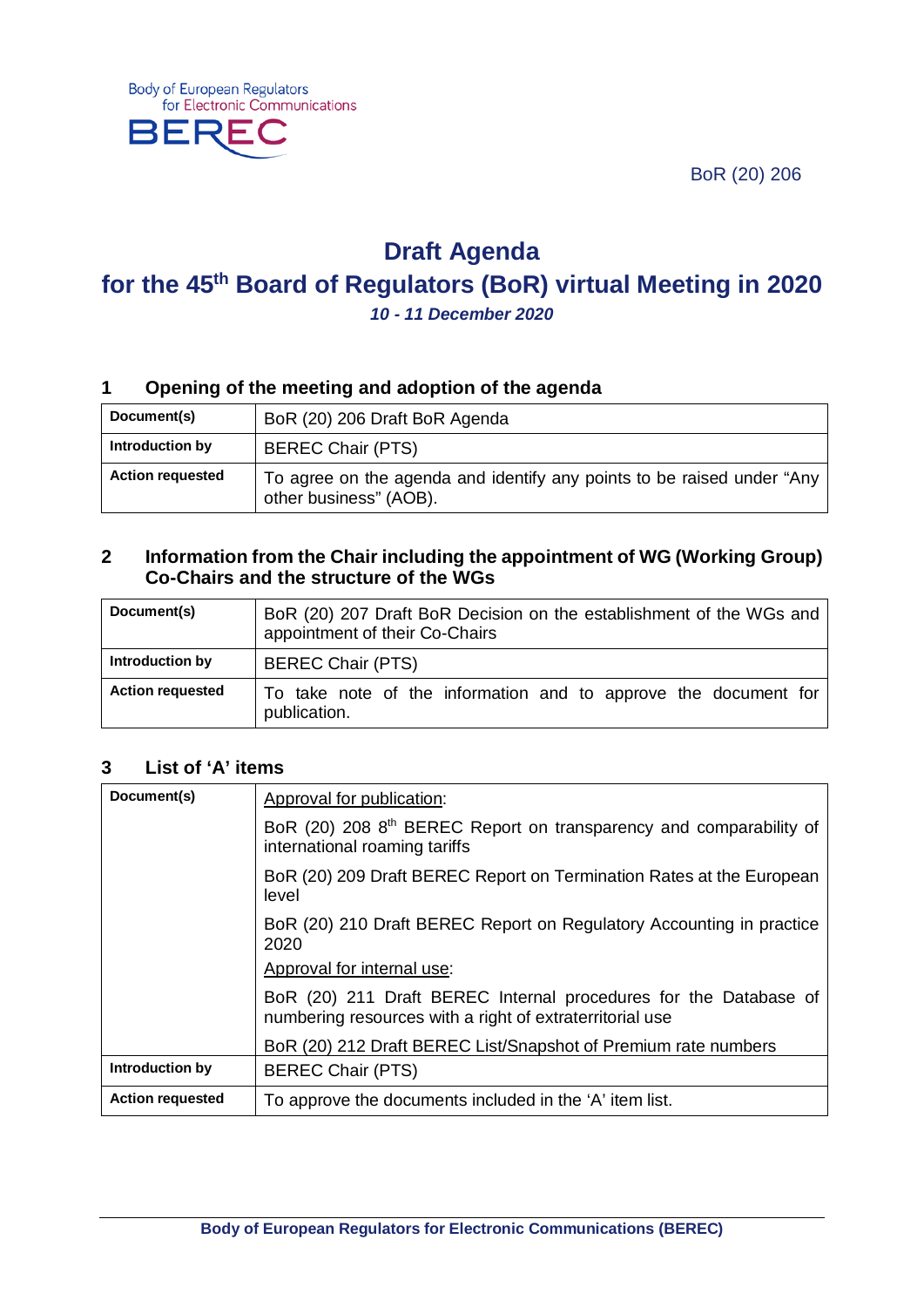### **4 2020 BEREC Work Programme status update and information on major projects underway**

| Document(s)             | BoR (20) 213 Contact lists pack                                                                                          |
|-------------------------|--------------------------------------------------------------------------------------------------------------------------|
|                         | BoR (20) 214 Information on the electronic voting procedures since the<br>last plenary meeting                           |
|                         | BoR (20) 215 Information on planned electronic voting procedures<br>between P4 and P1                                    |
|                         | BoR (20) 216 2020 BEREC Work Programme status update                                                                     |
|                         | BoR (20) 217 Gap Analysis related to the BEREC Net Neutrality QoS<br>measurement tool project                            |
|                         | BoR (20) 218 Gap analysis related to the BEREC Net Neutrality QoS<br>measurement tool project: Addendum to the Non-Paper |
| Introduction by         | <b>BEREC Office representative</b>                                                                                       |
| <b>Action requested</b> | To take note of the information.                                                                                         |

### **5 Information from the Commission**

| Document(s)             | No documents                     |
|-------------------------|----------------------------------|
| Introduction by         | Commission representative        |
| <b>Action requested</b> | To take note of the information. |

## **6 Planning and future trends**

# **6.1 BEREC Work Programme 2021**

| Document(s)             | BoR (20) 219 Draft Report on the outcomes of the public consultation on<br>draft BEREC Work Programme 2021                                                                            |
|-------------------------|---------------------------------------------------------------------------------------------------------------------------------------------------------------------------------------|
|                         | BoR (20) 220 Draft BEREC Work Programme 2021                                                                                                                                          |
|                         | BoR (20) 221 List of PRDs for the BEREC Work Programme 2021                                                                                                                           |
| Introduction by         | Incoming BEREC Chair (BiPT)                                                                                                                                                           |
| <b>Action requested</b> | To discuss and approve the draft BEREC Work Programme 2021 for<br>publication, implementation and submission to the European Parliament,<br>the Council of the EU and the Commission. |
|                         | To discuss and to approve the draft report on the outcomes of the public<br>consultation for publication.                                                                             |
|                         | To discuss and to approve the draft PRDs for internal use.                                                                                                                            |

# **6.2 Oral update on the Outline of the BEREC Work Programme 2022**

| Document(s)             | No document                      |
|-------------------------|----------------------------------|
| Introduction by         | Incoming BEREC Chair 2022 (ACM)  |
| <b>Action requested</b> | To take note of the information. |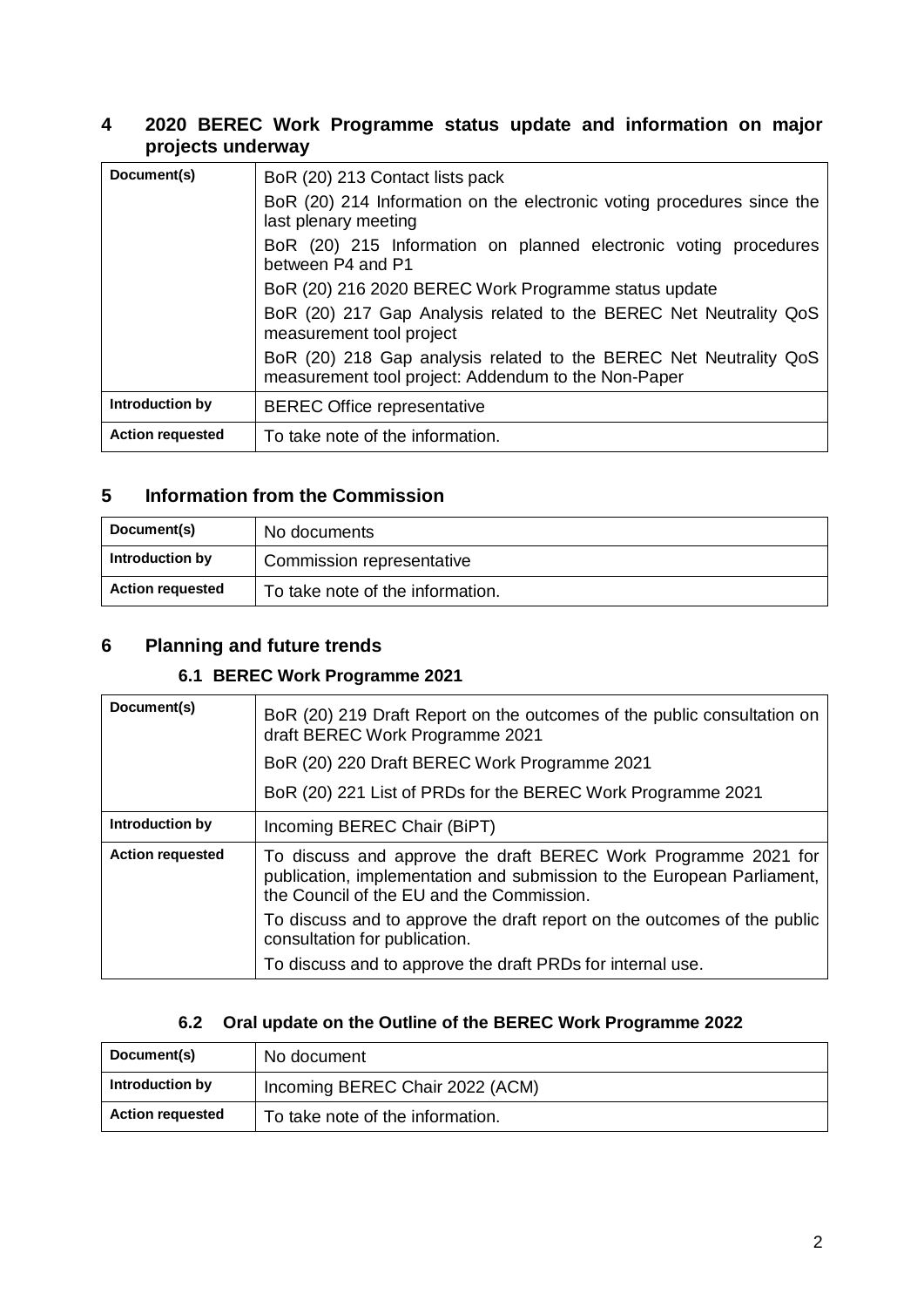## **6.3 BEREC Guide to the 5G Radar and 5G Radar**

| Document(s)             | BoR (20) 222 Draft Report on the outcomes of the public consultation on the<br>draft BEREC Guide to the BEREC 5G Radar and 5G Radar<br>BoR (20) 223 Guide to the 5G Radar and 5G Radar |
|-------------------------|----------------------------------------------------------------------------------------------------------------------------------------------------------------------------------------|
| Introduction by         | PFT Co-Chairs (PTS/ACM)                                                                                                                                                                |
| <b>Action requested</b> | To discuss and to approve for publication.                                                                                                                                             |

# **7 Fixed Network Evolution**

#### **7.1 Draft BEREC Guidelines on the criteria for a consistent application of Article 61(3) EECC**

| Document(s)             | BoR (20) 224 Draft Report on the outcomes of the public consultation on<br>the BEREC Guidelines on the criteria for a consistent application of Article<br>61(3) EECC |
|-------------------------|-----------------------------------------------------------------------------------------------------------------------------------------------------------------------|
|                         | BoR (20) 225 Draft BEREC Guidelines on the criteria for a consistent<br>application of Article 61(3) EECC                                                             |
| Introduction by         | FNE WG Co-Chair (BNetzA)                                                                                                                                              |
| <b>Action requested</b> | To discuss and to approve for publication.                                                                                                                            |

#### **7.2 Draft BEREC response to the targeted public consultation on the evaluation of the state aid rules for the deployment of broadband networks**

| Document(s)             | BoR (20) 226 Draft BEREC response to the targeted public consultation<br>on the evaluation of the state aid rules for the deployment of broadband<br>networks |
|-------------------------|---------------------------------------------------------------------------------------------------------------------------------------------------------------|
| Introduction by         | FNE WG Co-Chair (BNetzA)                                                                                                                                      |
| <b>Action requested</b> | To discuss and to approve for publication and submission to the European<br>Commission.                                                                       |

## **8 Oral update on the work of Open Internet WG**

| Document(s)             | No documents                     |
|-------------------------|----------------------------------|
| Introduction by         | OI Co-Chairs (TRAFICOM/ACM)      |
| <b>Action requested</b> | To take note of the information. |

# **9 Review of the NN tool project**

| Document(s)             | No documents                     |
|-------------------------|----------------------------------|
| Introduction by         | Director General at PFS          |
| <b>Action requested</b> | To take note of the information. |

# **10 Oral update on the work of the Wireless Network Evolution WG**

| Document's<br>$-$ | W<br>четк<br>M |
|-------------------|----------------|
|                   |                |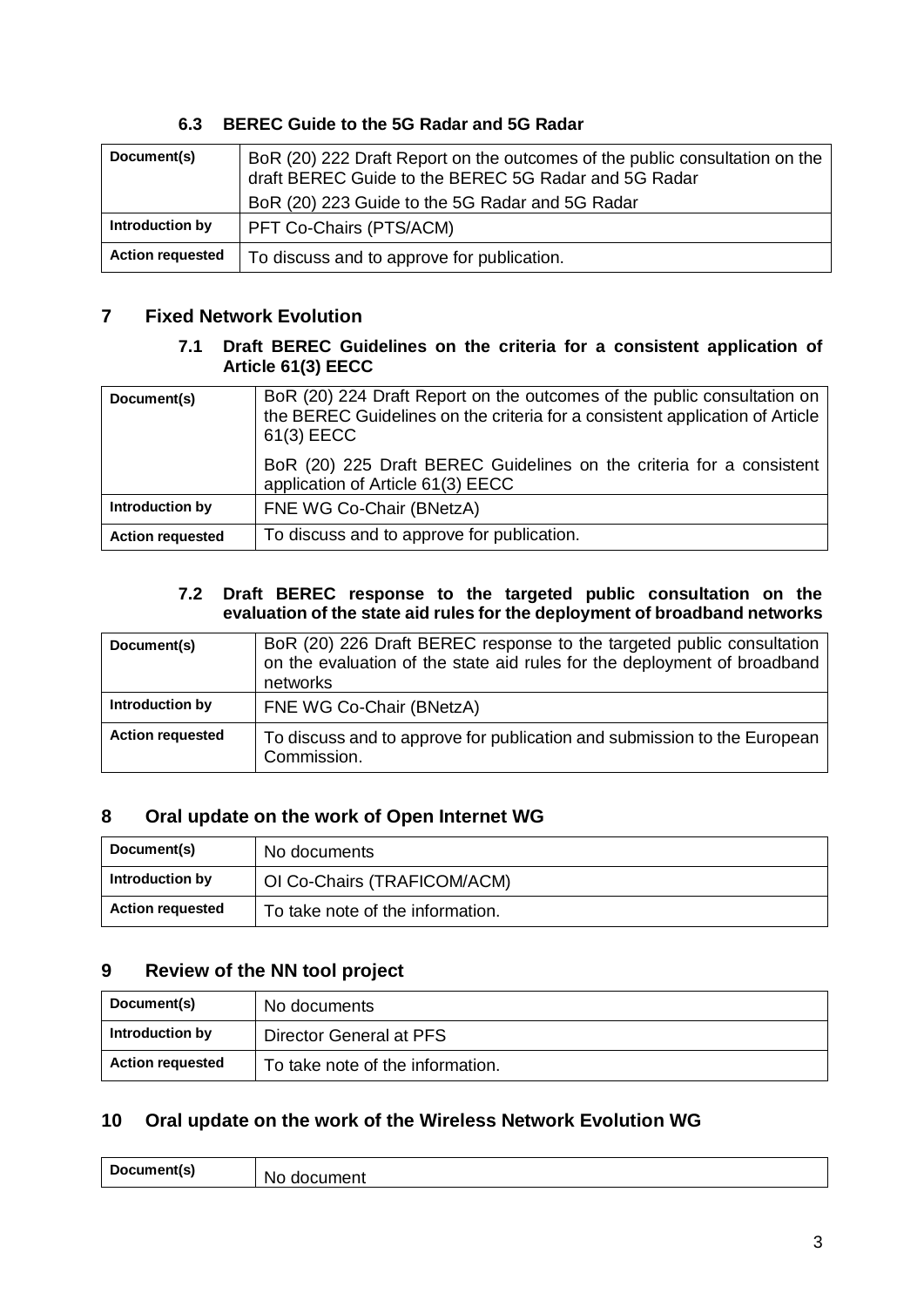| Introduction by         | WNE WG Co-Chair (ComReg/Arcep)   |
|-------------------------|----------------------------------|
| <b>Action requested</b> | To take note of the information. |

### **11 Ad Hoc WG on Cybersecurity of 5G Networks**

| Document(s)             | BoR (20) 227 Draft Report concerning the EU 5G Cybersecurity Toolbox<br>Strategic Measures 5 and 6 (Diversification of suppliers and strengthening<br>national resilience)            |
|-------------------------|---------------------------------------------------------------------------------------------------------------------------------------------------------------------------------------|
|                         | BoR (20) 228 Draft Executive summary concerning the EU 5G<br>Cybersecurity Toolbox Strategic Measures 5 and 6 (Diversification of<br>suppliers and strengthening national resilience) |
| Introduction by         | Ad hoc WG Co-Chairs (AKOS/EETT)                                                                                                                                                       |
| <b>Action requested</b> | To discuss and to approve for internal use and submission to NIS CG, and<br>publication respectively.                                                                                 |

#### **12 Statistics and Indicators**

#### **12.1 Draft BEREC Guidelines to assist NRAs on the consistent application of geographical surveys of network deployments: Phase II: Verification**

| Document(s)                | BoR (20) 230 Draft BEREC Guidelines to assist NRAs on the consistent<br>application of geographical surveys of network deployments: Phase II:<br>Verification |
|----------------------------|---------------------------------------------------------------------------------------------------------------------------------------------------------------|
| Introduction by            | SI WG Co-Chairs (CNMC/ANACOM)                                                                                                                                 |
| <b>Action</b><br>requested | To discuss and to approve for public consultation.                                                                                                            |

#### **12.2 Oral update on the outcomes of the Workshop on OTT indicators**

| Document(s)             | No document                      |
|-------------------------|----------------------------------|
| Introduction by         | SI WG Co-Chairs (CNMC/ANACOM)    |
| <b>Action requested</b> | To take note of the information. |

## **13 Market and Economic Analysis**

#### **13.1 Draft BEREC Guidelines to foster the consistent application of the conditions and criteria for assessing co-investments in new very high capacity network elements (Article 76(1) and Annex IV EECC )**

| Document(s)             | BoR (20) 231 BEREC Report on the outcome of the public consultation on<br>the Draft BEREC Guidelines to foster the consistent application of the<br>conditions and criteria for assessing co-investments in new very high<br>capacity network elements (Article 76(1) and Annex IV EECC)<br>BoR (20) 232 BEREC Guidelines to foster the consistent application of the<br>conditions and criteria for assessing co-investments in new very high<br>capacity network elements (Article 76(1) and Annex IV EECC) |
|-------------------------|---------------------------------------------------------------------------------------------------------------------------------------------------------------------------------------------------------------------------------------------------------------------------------------------------------------------------------------------------------------------------------------------------------------------------------------------------------------------------------------------------------------|
| Introduction by         | MEA WG Co-Chairs (CNMC/Arcep)                                                                                                                                                                                                                                                                                                                                                                                                                                                                                 |
| <b>Action requested</b> | To discuss and to approve for publication.                                                                                                                                                                                                                                                                                                                                                                                                                                                                    |